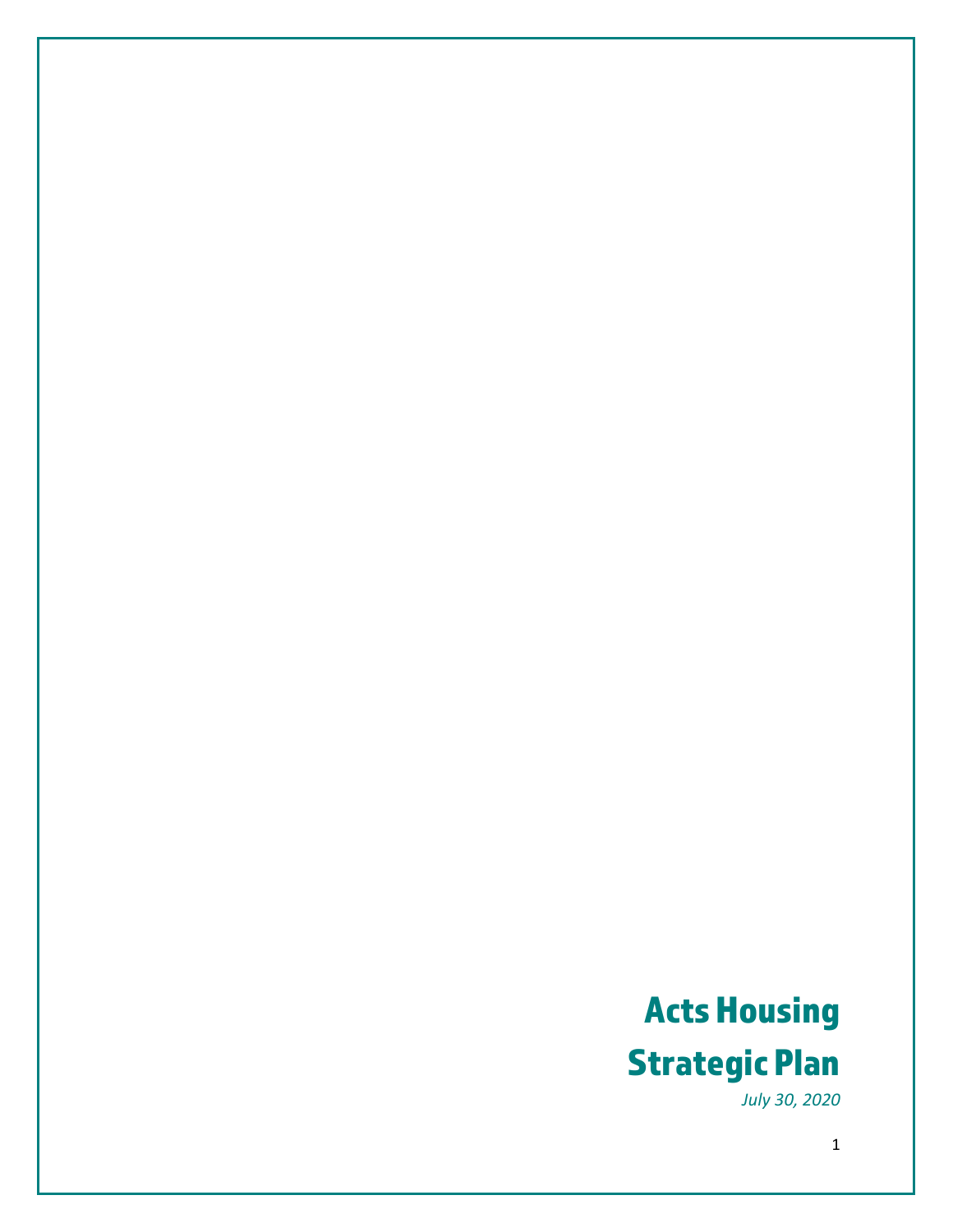# **Table of Contents**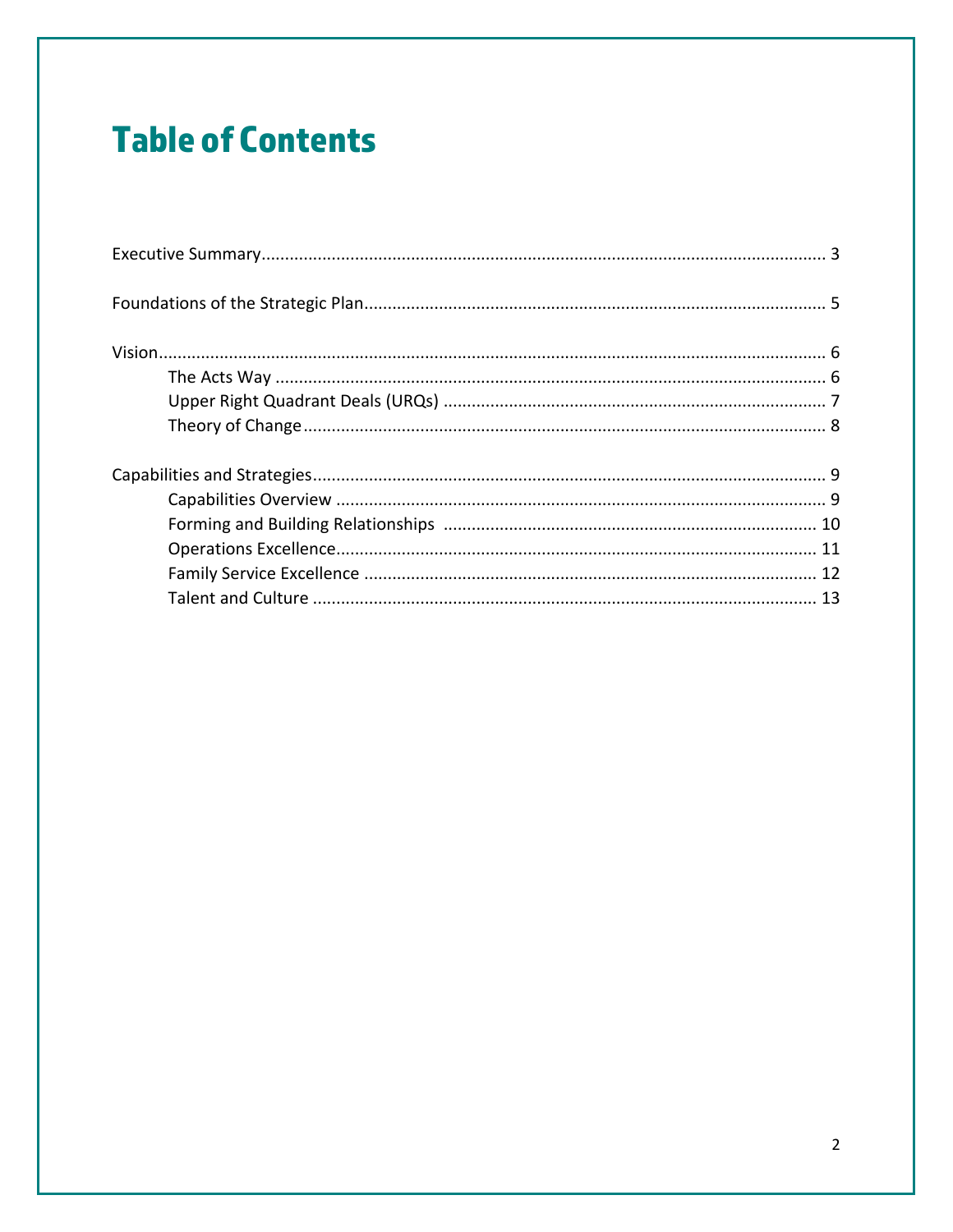

## Executive Summary

Dear Acts Stakeholder:

In 2018 Acts finalized our first comprehensive strategic plan (the "Plan"). That effort made clear our vision as an organization and introduced foundational concepts such as the Acts Way, Upper Right Quadrant ("URQ") transactions, and the four key capabilities (the "Capabilities") we will need to become a world class organization.

Over the past one-and-a-half-years we have made major progress. We have completed the vast majority of strategy objectives that were contained in the Plan. Highlights and challenges (by capability) include:

Forming & Building Relationships

- Improved data collection
- Increased attendance at orientations, especially among priority families (e.g. African American families earning \$25,000-\$50,000)
- Challenge: Engaging alumni has been difficult and efforts have not been very successful

#### Operations Excellence

- Transitioned from an oral culture to one with written processes and procedures
- Professionalized lending operation, including loan review and documenting transactions
- Challenge: Outsourcing loan servicing and professional escrow services still in process

Family Service Excellence

- Doubled Acts Lending maximum loan size (\$25,000 to \$50,000)
- Homebuyer Counseling efficiencies realized through consistent family path, online orientation, and eHomeAmerica
- Challenge: Engagement and follow-up with counseling, real estate, and rehab families

#### Talent & Culture

- Greater vision alignment due to The Plan, Acts Way, Capabilities, and Dashboard
- Enhanced board engagement in both governance and fundraising
- Challenge: Representation of board and committees still lacking (e.g. diversity of race, gender, experience, and expertise)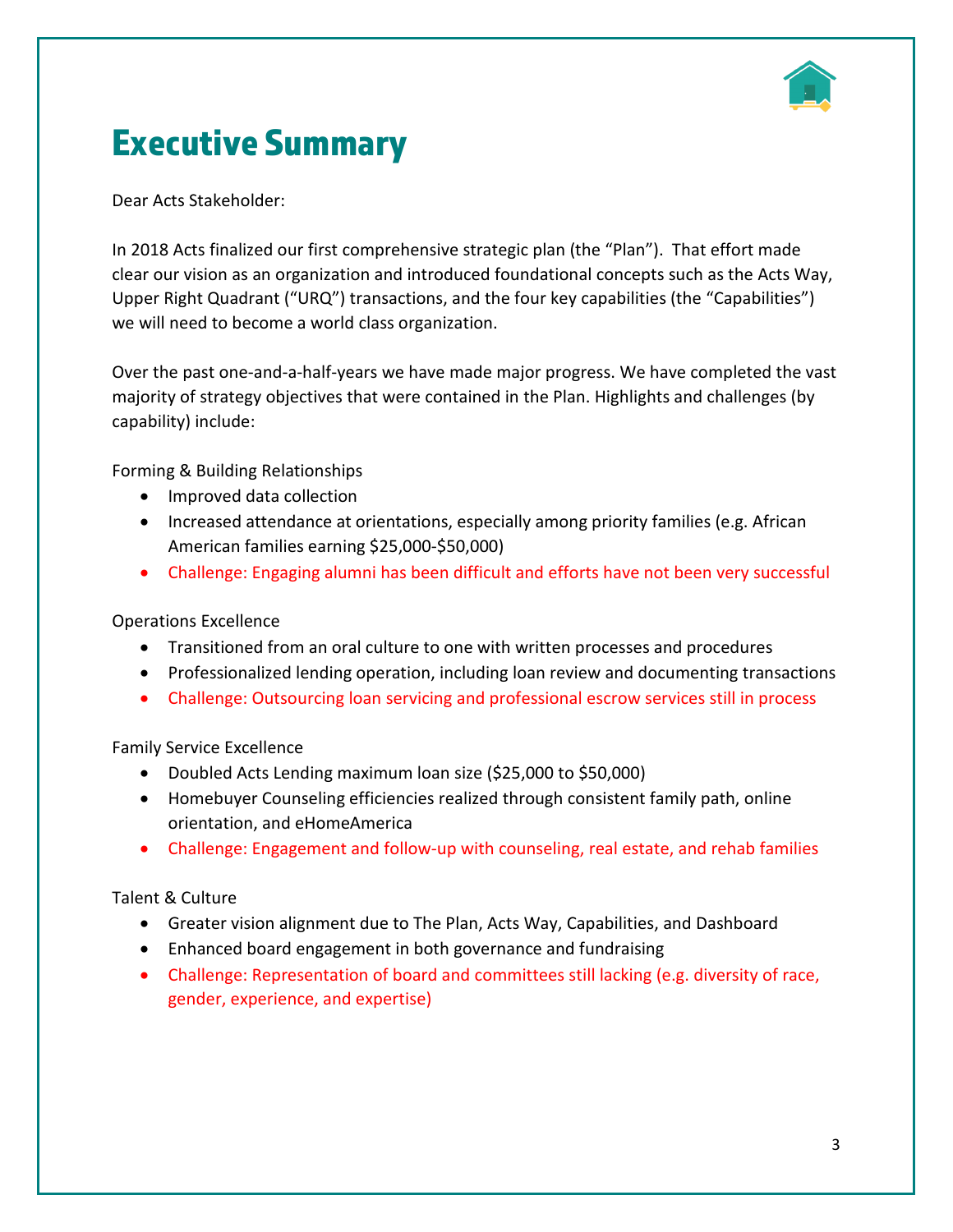

While not explicitly contained in the Plan, major other accomplishments during this period, included:

- Massively strengthened leadership team
- Outsourcing of human resources and bookkeeping
- Opening and successful launch of Beloit office

With so few strategic objectives from the Plan left undone, new leadership talent with fresh ideas, and COVID-19 disrupting the landscape, the time is ripe for a plan update. What follows is that plan update ("Plan 2.0"), which modestly revises some of our language and presentation, such as the Acts Way and Capabilities, and then lays out new strategies which we will now advance in earnest.

No question, we are living in challenging times. However, I have never been more convinced of both the need for the services we offer and our ability to do the work. Together, we can help families create the change they desire in their own lives and in their communities. It is a distinct honor and privilege to do so with you.

Sincerely,

Michael Josman

Michael Gosman President & CEO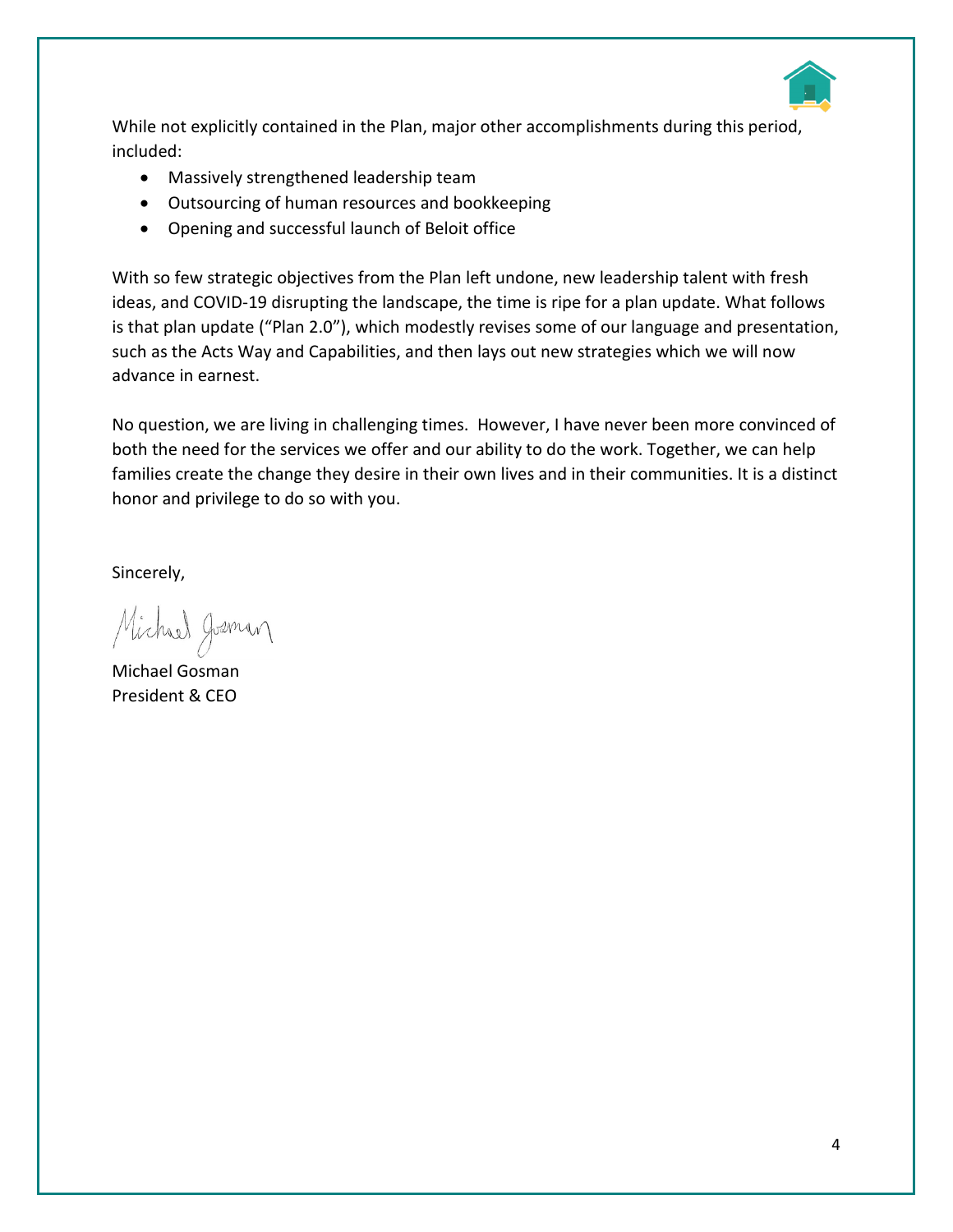

# Foundations of the Plan 2.0

# THE PROCESS.

The Plan was created in 2018 with contributions from Acts staff, board members, and alumni families. Tools used included SWOTs and stakeholder interviews facilitated by the Stand Together Foundation.

For Plan 2.0, Acts' leadership group solicited feedback from the staff, conducted SWOTs, and had multiple planning sessions to establish new priority strategies. The Executive Committee of Acts' Board of Directors then reviewed the plan and provided comments prior to circulation to the board.

## DESIRED OUTCOMES.

Strategic planning is especially effective when it is building towards a desired goal, rather than a list of isolated initiatives.

Acts Housing's top-line goal is to increases its overall impact according to two key measures:

- 1) Increase in total URQ sales; and
- 2) Increase in total owner-occupied home sales

Our Capabilities, which are supported by mutually reinforcing strategies that staff will execute, align the organization to act in unison toward creating the conditions necessary for constantly growing our reach and impact.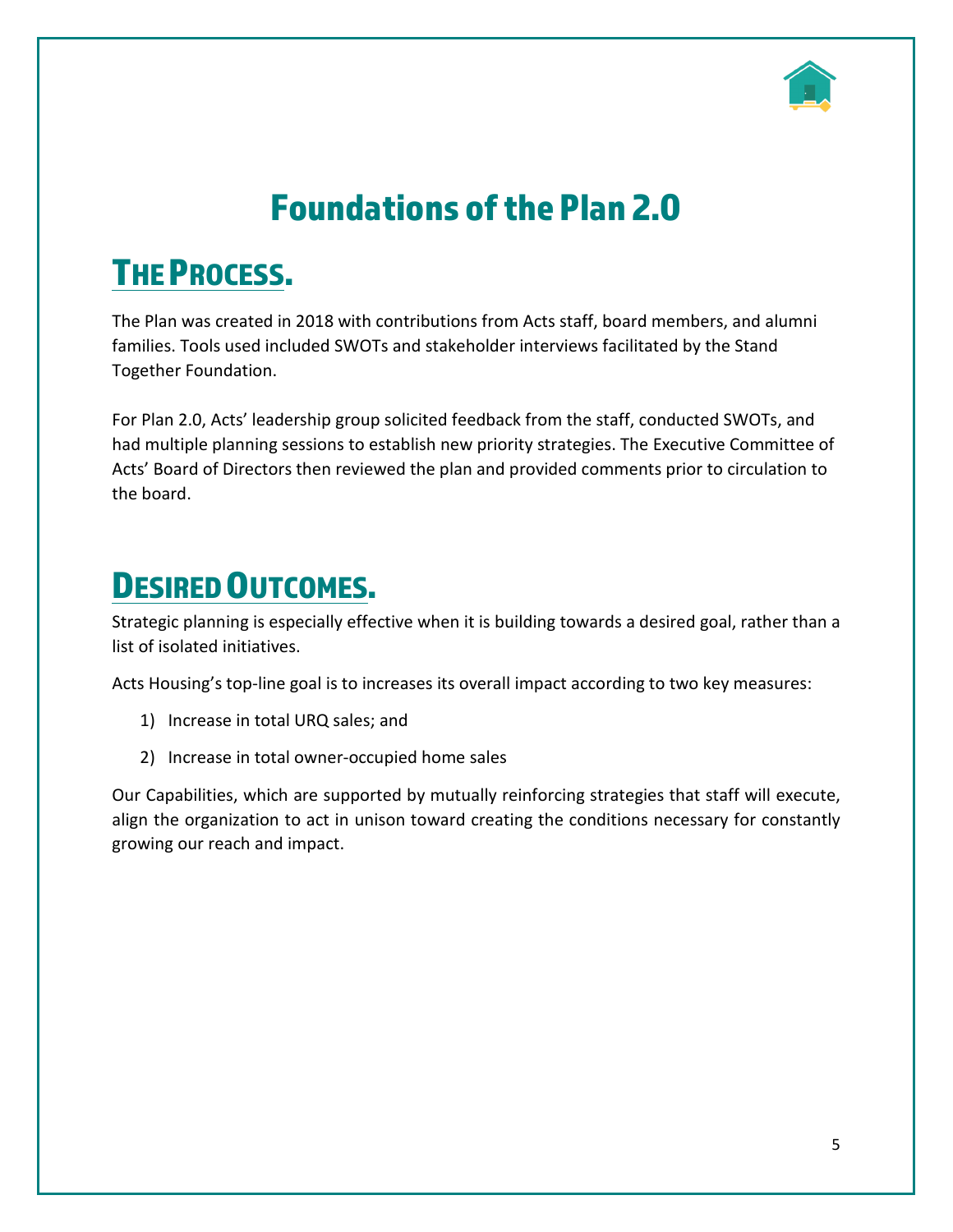

# **THE ACTS WAY**

#### Our vision.

There is tremendous strength in families, especially those who work hard and live on modest incomes. However, these families have traditionally been locked out of the home buying market and therefore been denied the safety, affordability, and stability a home can provide. A home provides a foundation for a family and can serve as a catalyst for success. Moreover, homeowners take pride in what they own and improve their blocks and neighborhoods.

Countless families are spending an unsustainable portion of their incomes on unsafe, unsanitary, rental units. These rental situations can all too easily lead to eviction or, at least, constant relocation. Throughout the past few decades, rental prices have increased while incomes have not—trapping families in a precarious rental market that threatens their own health and safety and that of their children.

Acts Housing partners with families that have "barriers to homeownership" (e.g. financial, language, cultural, emotional) and helps them overcome these barriers and improve their lives through sustainable homeownership. As these families improve their homes and become leaders on their blocks, their neighborhoods improve.

Acts Housing is a one-stop shop for homeownership, surrounding a family with a team of experts that provides them with timely and individualized guidance throughout their homeownership journey. All our programs are focused on providing access to housing stability and maximum family independence through homeownership.

Acts Housing has the greatest impact when we are providing services to families with barriers, and allowing them to purchase, rehab, occupy, and maintain "distressed homes" (homes that require significant rehab to be safely and sustainably occupied). This is true because:

- Families create huge monthly cost savings by purchasing a distressed home and take great pride in conquering a major rehab project;
- The substitution of a distressed home for an owner-occupied one greatly benefits the neighbors and the neighborhood; and
- Distressed homes tend to be clustered in certain geographical areas, allowing us to have major impact in the most challenged neighborhoods.

While we have the greatest impact assisting families with barriers to reclaim distressed homes, we also can deliver value in other circumstances including: providing services to families with barriers so they can purchase move-in ready homes, and helping families with fewer barriers purchase, rehab, occupy, and maintain distressed properties.

However, to the greatest extent possible, we want to tailor our organizational strategies to maximize the number of opportunities we have to assist families with barriers to purchase distressed homes. We call these transactions "Upper Right Quadrant Deals", or "URQs", a term which is defined on the next page.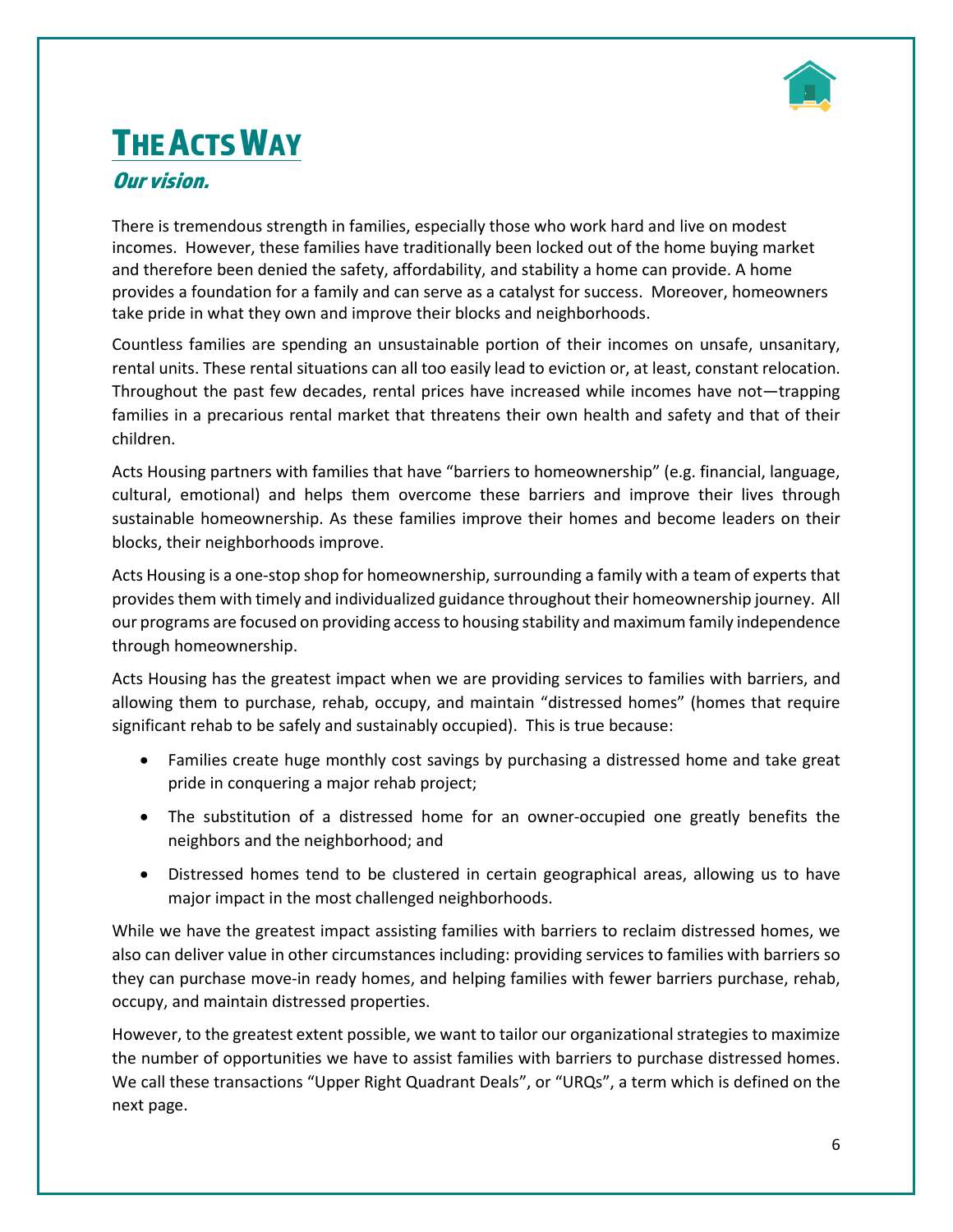

# UPPER RIGHT QUADRANT DEALS (URQS)



### The Acts Way

*"…to the greatest extent possible, we want to tailor our organizational strategies to maximize the number of opportunities we have to assist families with barriers to purchase distressed homes. "*

#### **Attributes of Families**

*We seek to find and serve those families who possess significant barriers to homeownership. Our ideal family might experience any number of the below challenges, thereby trending toward the upper area of the above matrix:*

- Income barriers
- Racism/Discrimination
- Limited or poor credit history
- Language barriers
- Family size

#### **Attributes of Homes**

*Any house can be a home, though the attributes of distressed houses may not reveal that at first glance. When it matches our families' situations and desires, we look for "distressed" houses that can become homes through rehabilitation. Distressed homes trend towards the right area of the above matrix. Attributes of these homes are:*

- Properties that have scopes of work of at least \$20,000; and
- Purchase prices of less than \$100,000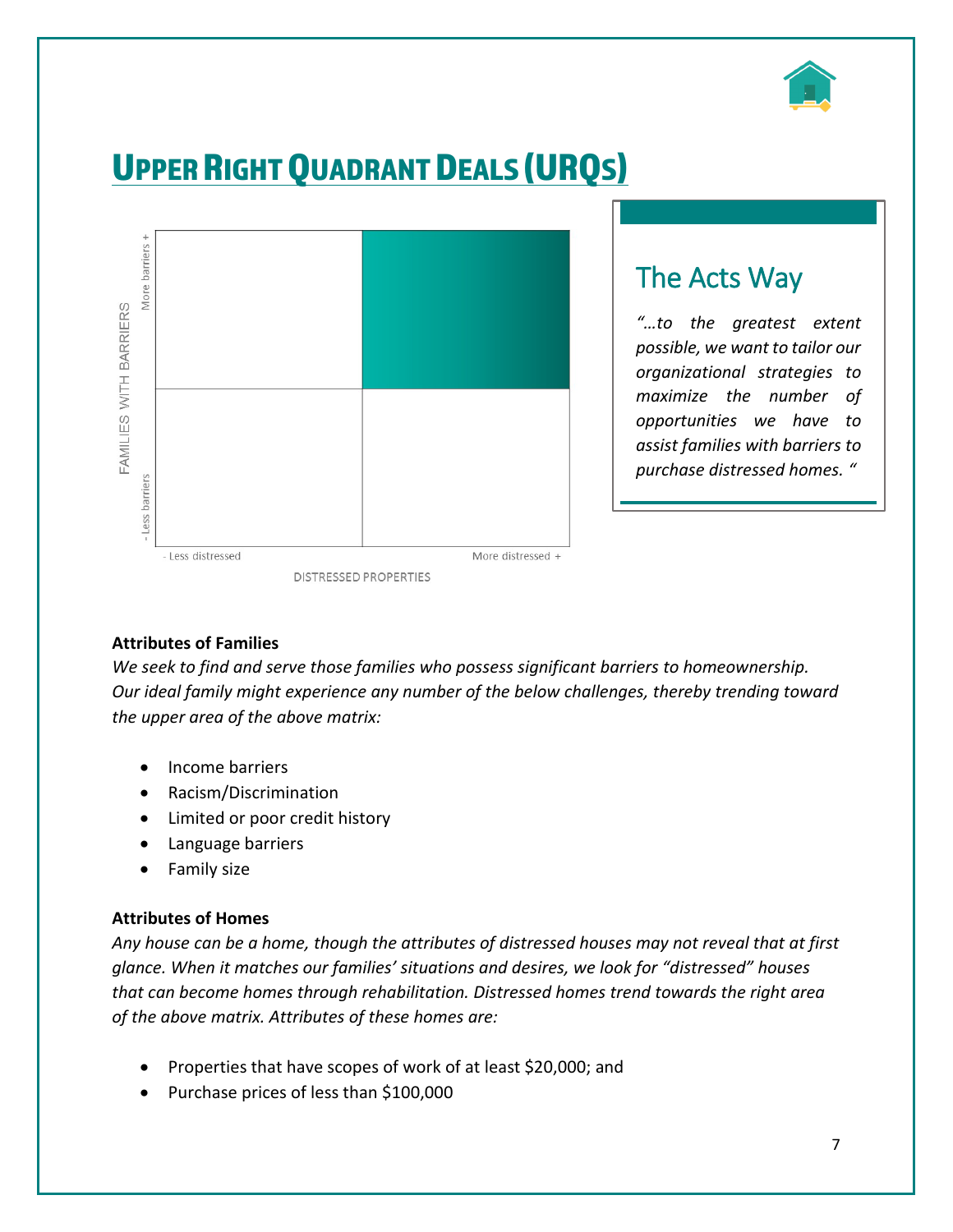### THE ACTS THEORY OF CHANGE.

The ActsWay, as understood through a Theory of Change framework

If internal and external barriers prevent people from purchasing homes, this results in unaffordable and unsustainable housing, which in turn:

handicaps household financial resilience,

results in neighborhood instability, and

reduces incentives to care for homes and properties

If low-cost and distressed properties are available at prices families with barriers can afford...

And Acts Housing removes internal (personal/familybased) barriers to home ownership through counseling and coaching

And Acts Housing removes external (market-based) barriers to home ownership through realtor and financial services,

Then families can achieve homeownership, often by purchasing and improving distressed properties, unlocking benefits such as increased family stability, health, and strength, improved financial position, and others.

As more resilient families realize more financial and housing stability, and in the process improve properties and housing tenure, they contribute to improved communities and a stronger context for human flourishing (for both families and neighborhoods).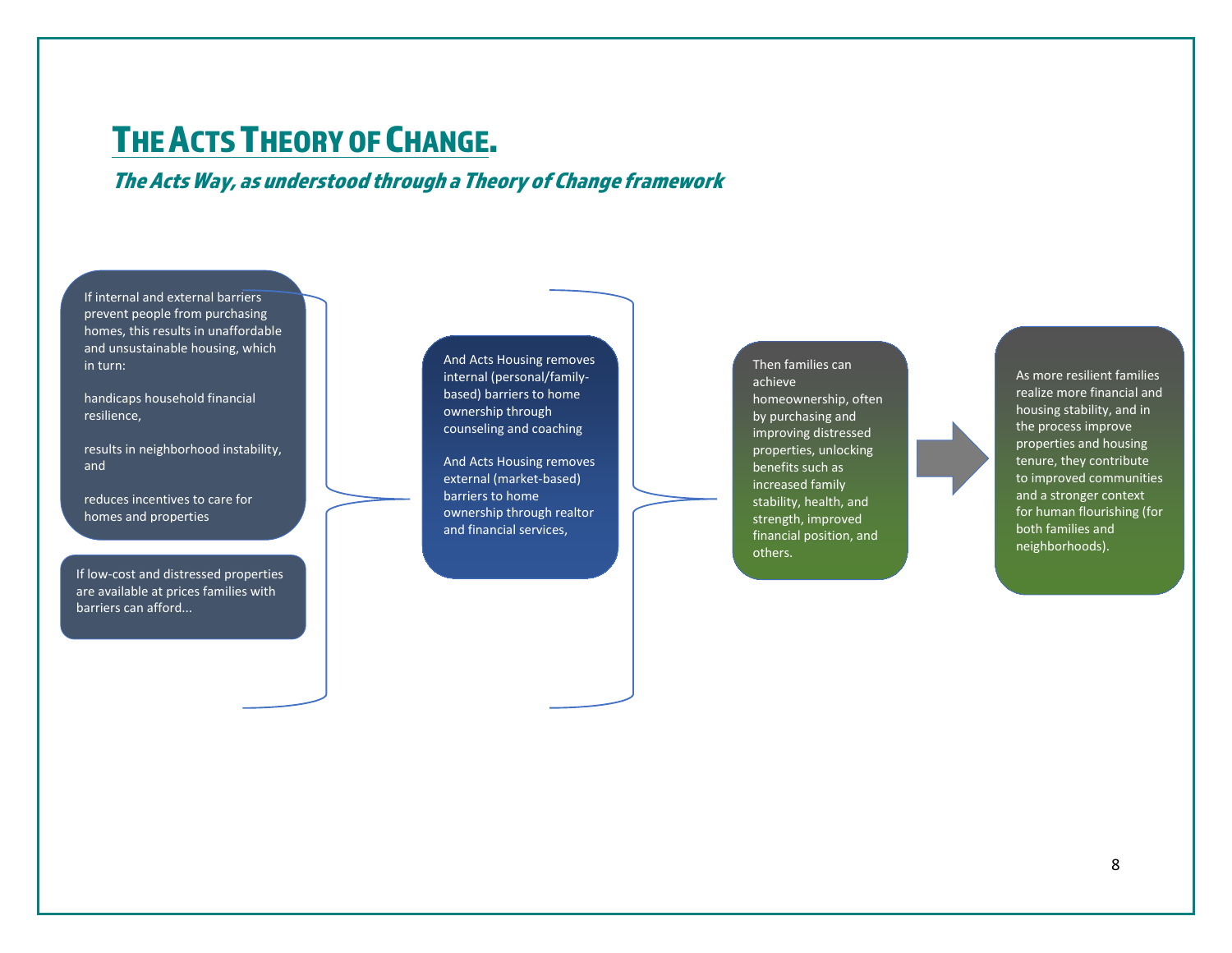## **ACTS HOUSING CAPABILITIES.**

*Acts has or is developing the following capabilities (distinctive, durable, and broadly applicable organizational attributes that result in long-term advantage):*

#### **FORMING AND BUILDING RELATIONSHIPS**

We value each person we meet and build authentic and meaningful mutually beneficial relationships. This approach allows us to deliver trusting relationships with aspiring homeowners, partners, and donors.

**Capability Champion**: Kelly Andrew, Chief Development & Marketing Officer

#### **OPERATIONS EXCELLENCE**

We create a culture of quality by achieving integrated and seamless execution of family-focused, cost-effective operations. Achievement of this capability will lead to consistent, reliable, repeatable processes resulting in improved efficiency. We leverage Acts' business-like approach to decision making and use measures and benchmarks to monitor effectiveness.

**Capability Champion**: Dorothy York, Chief Operating Officer

#### **FAMILY SERVICE EXCELLENCE**

Acts provides a suite of services that allows families to transform their lives through sustainable homeownership. We embrace an unwavering commitment to our families that prioritizes problem solving for each unique situation. We serve our families with gratefulness and deliver the best possible service.

**Capability Champion**: Benjamin Sheehan, Program Manager

#### **CULTURE & TALENT**

We create and constantly reinforce an organizational culture that embodies the Acts Way. Employees strive to be role models of organizational capabilities and leaders create an environment where everyone contributes to a continuously improving culture. Acts seeks and develops passionate and talented individuals who strive to create value for our families while advancing our vision.

**Capability Champion**: Deatra Kemp, Program Manager

#### What is a capability champion?

These individuals are responsible for driving best practices and influencing the priorities that advance their capabilities. They constantly ask what the organization needs to be doing to grow a capability and they help all departments understand how they might grow or apply them.

#### Is this a new organizational structure?

No. Capabilities underlie existing organizational structures. It is essential not to view them as recategorizations of existing departments (which they are not), but rather understand them as distinguishing strengths that must be supported and built across all departments.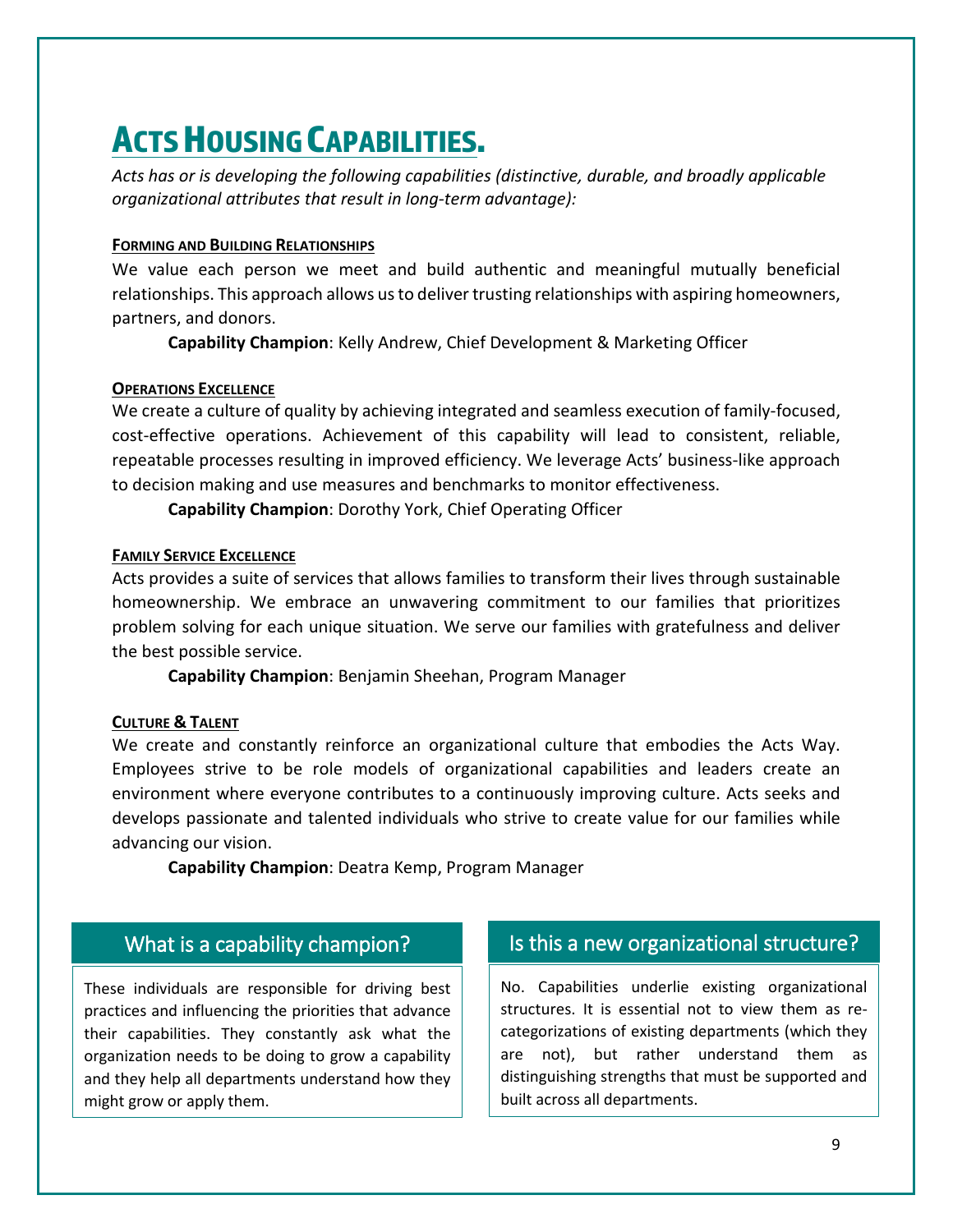

# Strategies by Capability.

#### **Forming and Building Relationships**

*Capability Champion: Kelly Andrew*

| <b>Objective</b>                                                           | <b>Purpose</b>                                                                | <b>Impact</b>                                      | <b>Timeline</b>        |
|----------------------------------------------------------------------------|-------------------------------------------------------------------------------|----------------------------------------------------|------------------------|
| Refined prospect and<br>donor engagement                                   | Increase attraction and<br>retention of most<br>impactful donors              | <b>Increased income</b>                            | Q3 2020-<br>Q4 2020    |
| Improved pre-<br>counseling marketing<br>pipeline                          | Smoother family<br>experience that will<br>result in increased<br>conversions | Increased<br>transactions                          | $Q32020 - Q1$<br>2021  |
| <b>Greater Governmental</b><br>Partnerships                                | Gain access to housing<br>inventory to benefit URQ<br>families                | <b>More URQs</b>                                   | $Q42020 - 1Q$<br>2022  |
| Form Meaningful<br>Alliance with<br>Neighborworks and<br><b>United Way</b> | More philanthropic<br>support and technical<br>assistance                     | Increase in Income<br>and reduction of<br>expenses | $Q2 2021 - Q4$<br>2021 |

#### **Refine Prospect and Donor Engagement**

*Leader in execution: Kelly Andrew*

- Make stewardship more consistent and efficient
- Build relationship management processes into CRM
- Evaluate Development and Event Committee structure and consider how they can make a greater impact

#### **Improved Pre-Counseling Marketing Pipeline**

*Leader in execution: Kelly Andrew*

- Introduce a lead qualification process to create a funnel of families that we can best serve, prioritizing strategies to attract African American families that can have success with our program
- Improve virtual orientation process to engage families and create clear next steps that maximize their conversion into counseling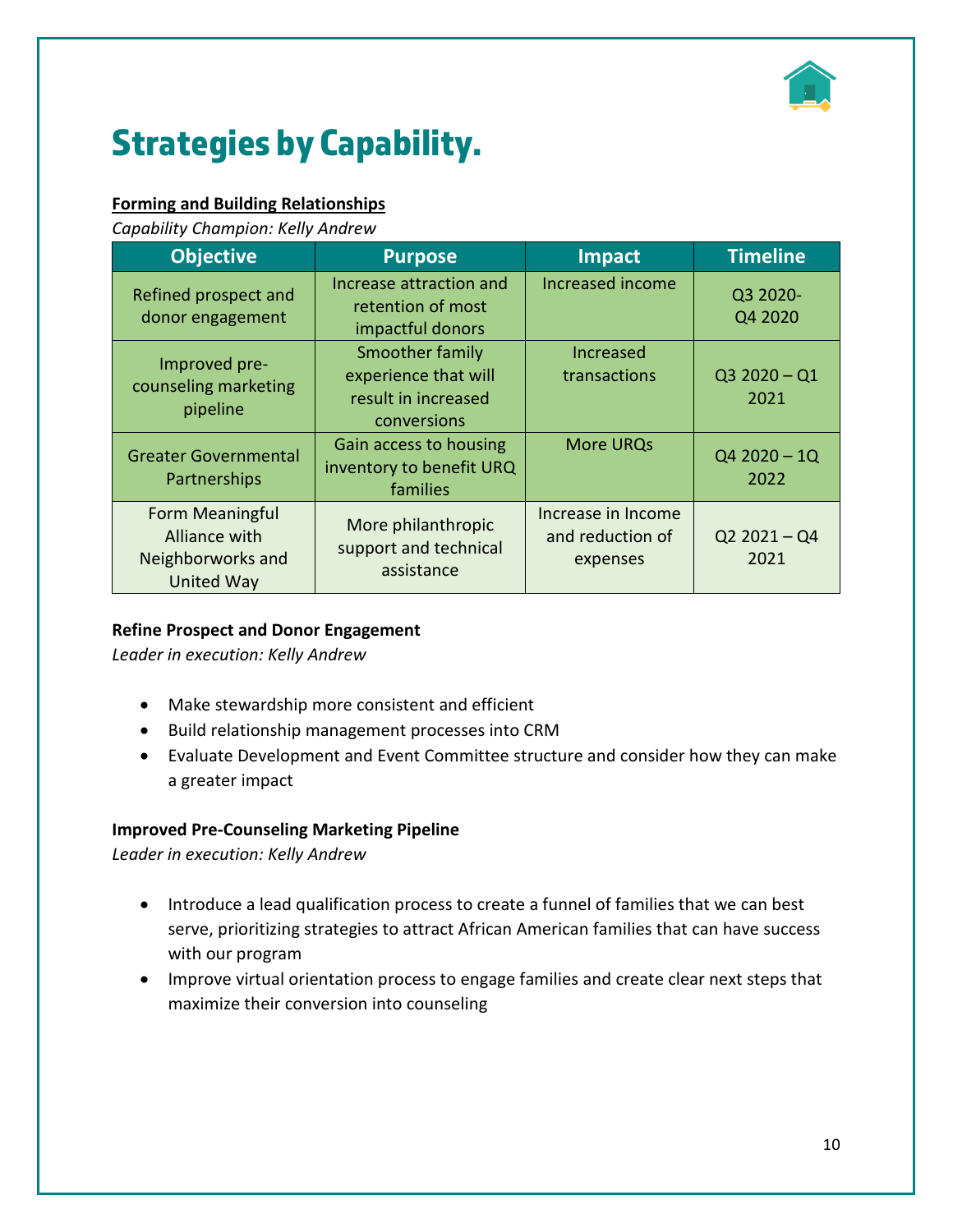

#### **Greater Governmental Partnerships**

*Leader in execution: Michael Gosman*

- Gather information and develop relationships to assist in making an ask of the City of Milwaukee that will result in greater access to properties for Acts families
- Explore partnership with the City of Janesville around leveraging our Beloit office to assist counseling families purchase tax foreclosed Janesville properties.

#### **Form Meaningful Alliance with Neighborworks and United Way**

*Leader in execution: Kelly Andrew*

- These organizations offer significant financial assistance and (particularly for Neighborworks) valuable training and technical assistance for Acts staff.
- Evaluate membership criteria for each group and consider whether we should attempt to join and if so what approach to take

#### **Operations Excellence**

#### *Capability Champion: Dorothy York*

| <b>Objective</b>                                          | <b>Purpose</b>            | <b>Impact</b>       | <b>Timeline</b> |
|-----------------------------------------------------------|---------------------------|---------------------|-----------------|
| <b>Transition to new CRM</b>                              | Easier entry, access, and | Increased           | $Q22020 - Q1$   |
|                                                           | reporting, leading to     | transactions and    | 2021            |
|                                                           | better engagement with    | Income              |                 |
|                                                           | families and donors       |                     |                 |
| <b>Become a Community</b><br><b>Development Financial</b> | Gain access to large      | More URQ            |                 |
|                                                           | capacity building and     | <b>Transactions</b> | Q3 2020-Q2      |
|                                                           | loan fund awards          |                     | 2021            |
| Institution (CDFI)                                        | through the CDFI Fund     |                     |                 |

#### **Transition to a New CRM**

*Leader in execution: Dorothy York*

- Evaluate needs of each department and identify and work a system design and implementation partner
- Identify and vet a system design and implementation partner
- Plan the implementation
- Test system
- Train staff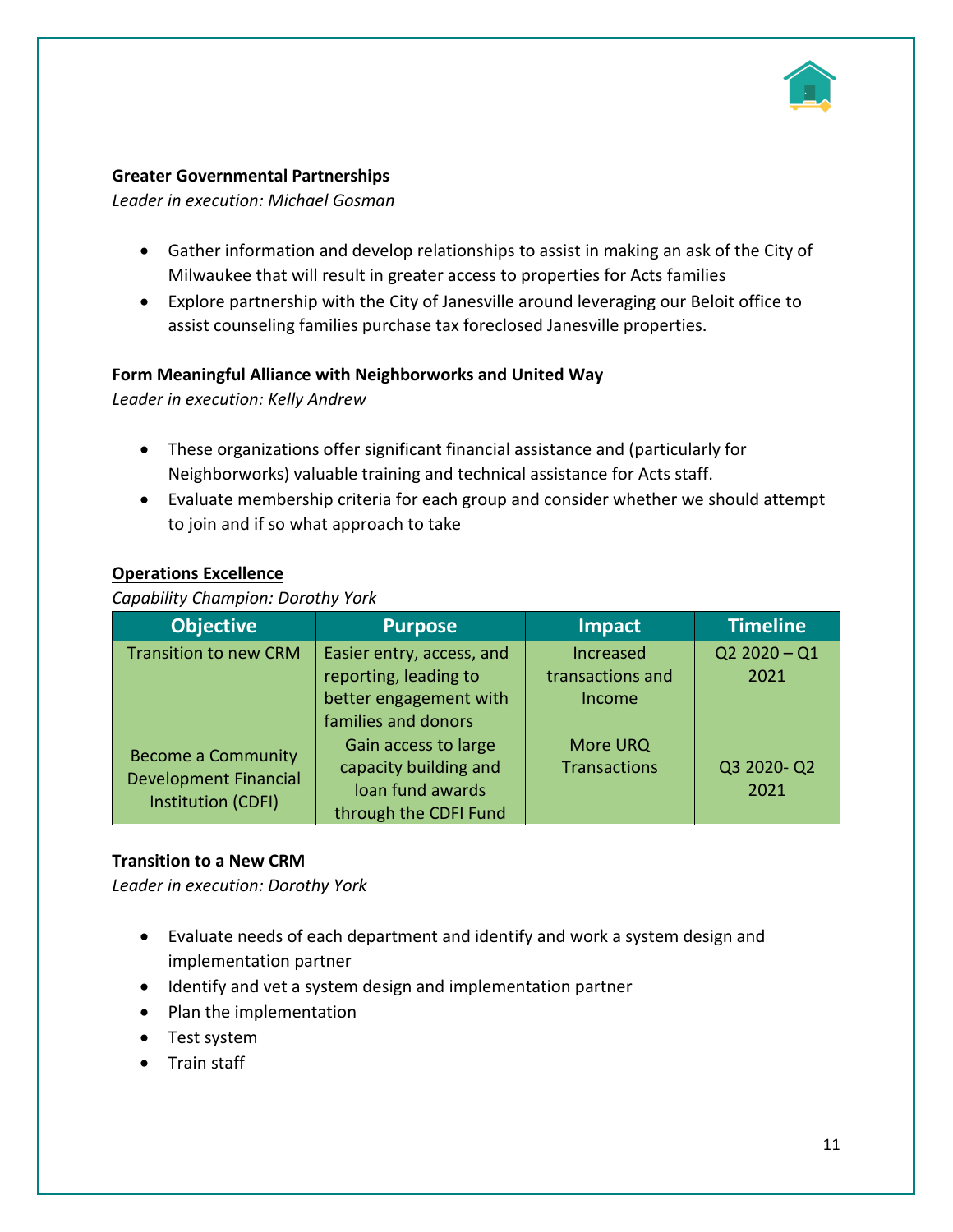

#### **Become a Community Development Financial Institution (CDFI)**

*Leader in execution: Benjamin Sheehan*

- Research costs/benefits of becoming a CDFI and decide whether to pursue
- Choose a consultant partner to assist in CDFI Fund application

#### **Family Service Excellence**

*Capability Champion- Benjamin Sheehan*

| <b>Objective</b>                                                          | <b>Purpose</b>                                                                                               | Impact                                                                         | <b>Timeline</b>       |
|---------------------------------------------------------------------------|--------------------------------------------------------------------------------------------------------------|--------------------------------------------------------------------------------|-----------------------|
| Improved homebuyer<br>counseling & follow-up                              | <b>Better family experience</b><br>leading to more<br>homeowners                                             | Increase in<br>transactions                                                    | $Q32020 - Q2$<br>2021 |
| Improved rehab<br>counseling & follow-up                                  | <b>Better family experience</b><br>with home rehab<br>projects                                               | Smoother rehab<br>projects and better<br>long-term stability<br>for homeowners | $Q32020 - Q2$<br>2021 |
| Improved<br>options/services for<br>families with significant<br>barriers | Provide valuable<br>assistance/introductions<br>for families and free up<br>time for homebuyer<br>counselors | Increase in total<br>transactions                                              | Q3 2020-Q1<br>2021    |
| <b>Expansion into New</b><br><b>Markets</b>                               | Determine viability of<br>additional expansion,<br>strategy, timeline                                        | Increased long-<br>term impact                                                 | $Q12021 - Q4$<br>2021 |

#### **Improved Homebuyer Counseling & Follow-up**

*Leader in execution: Deatra Kemp*

- Develop a more detailed and systematic counseling procedure
- Increase counseling capacity through efficiency identification, improved use of CRM, and training
- Identify and implement specific program improvements needed to better serve African American families

#### **Improved Rehab Counseling & Follow-up**

*Leader in execution: Benjamin Sheehan*

- Prior to closing identify likely family barriers and prepare for them proactively
- Create an improved scope of work that is easier for families to use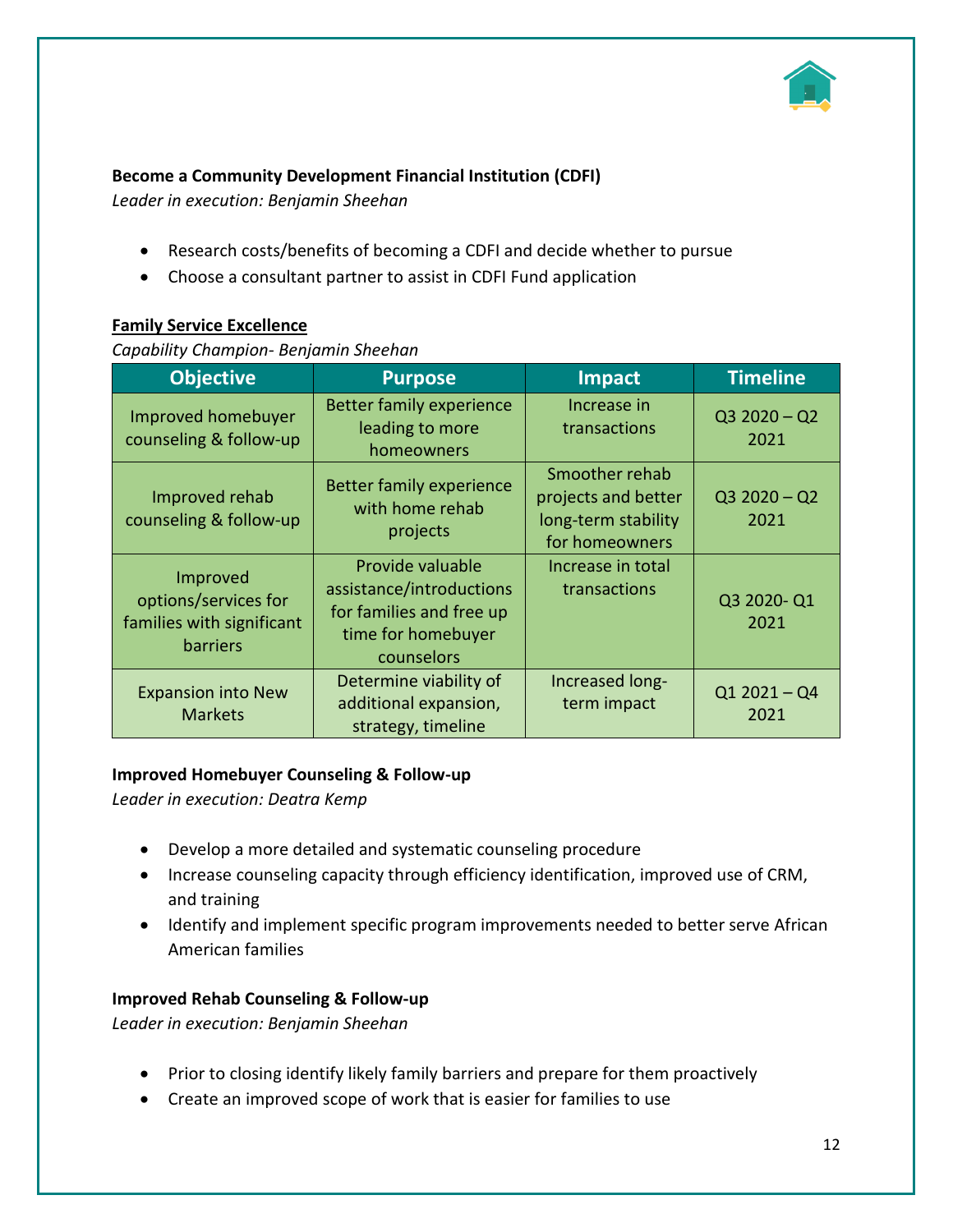

- Provide families with better post-rehab support, such as home maintenance strategies, additional resources available in the community, etc.
- Consider, in partnership with other organizations, viability of providing programming to support families in home maintenance

#### **Improved Options/Services for Families with Significant Barriers**

*Leader in execution: Deatra Kemp*

- Determine for which families our homebuyer education model is not successful
- Identify potential partners and programs that might better support these families and their needs
- Test potential partnerships and determine if families are making progress toward financial goals

#### **Expansion into New Markets**

Leader in execution: Michael Gosman

- Evaluate success of Beloit expansion and lessons learned
- Engage a cross-section of stakeholders to consider possible expansion frameworks
- Recommend expansion approach to Board along with criteria that must be met for new markets
- Vet expansion opportunities and make a recommendation to the Board

#### **Talent and Culture**

#### *Capability Champion- Deatra Kemp*

| <b>Objective</b>                                                     | <b>Purpose</b>                                                                                        | <b>Impact</b>                                       | <b>Timeline</b>       |
|----------------------------------------------------------------------|-------------------------------------------------------------------------------------------------------|-----------------------------------------------------|-----------------------|
| Make the Acts Way<br>meaningful to the entire<br>team                | <b>Connect staff to vision</b><br>resulting in greater<br>individual and collective<br>value creation | More transactions,<br>reduced turnover              | Q3 2020-Q4<br>2020    |
| <b>Recruit Diverse Leaders</b><br>for Committees and<br><b>Board</b> | Improved oversight and<br>strategic guidance                                                          | Improved programs<br>and partnerships               | Q3 2020-Q1<br>2022    |
| <b>Build the Talent Bench</b>                                        | Provide better and more<br>efficient service and<br>reduce dependence on<br>any one individual leader | Long term<br>organizational<br>growth and stability | $Q42020 - Q3$<br>2021 |
| <b>Establish Honorary</b><br><b>Board</b>                            | Increase affluence and<br>influence; improved<br>fundraising and strategic<br>alliances               | Increased revenue<br>and partnerships               | $Q12021 - Q4$<br>2021 |